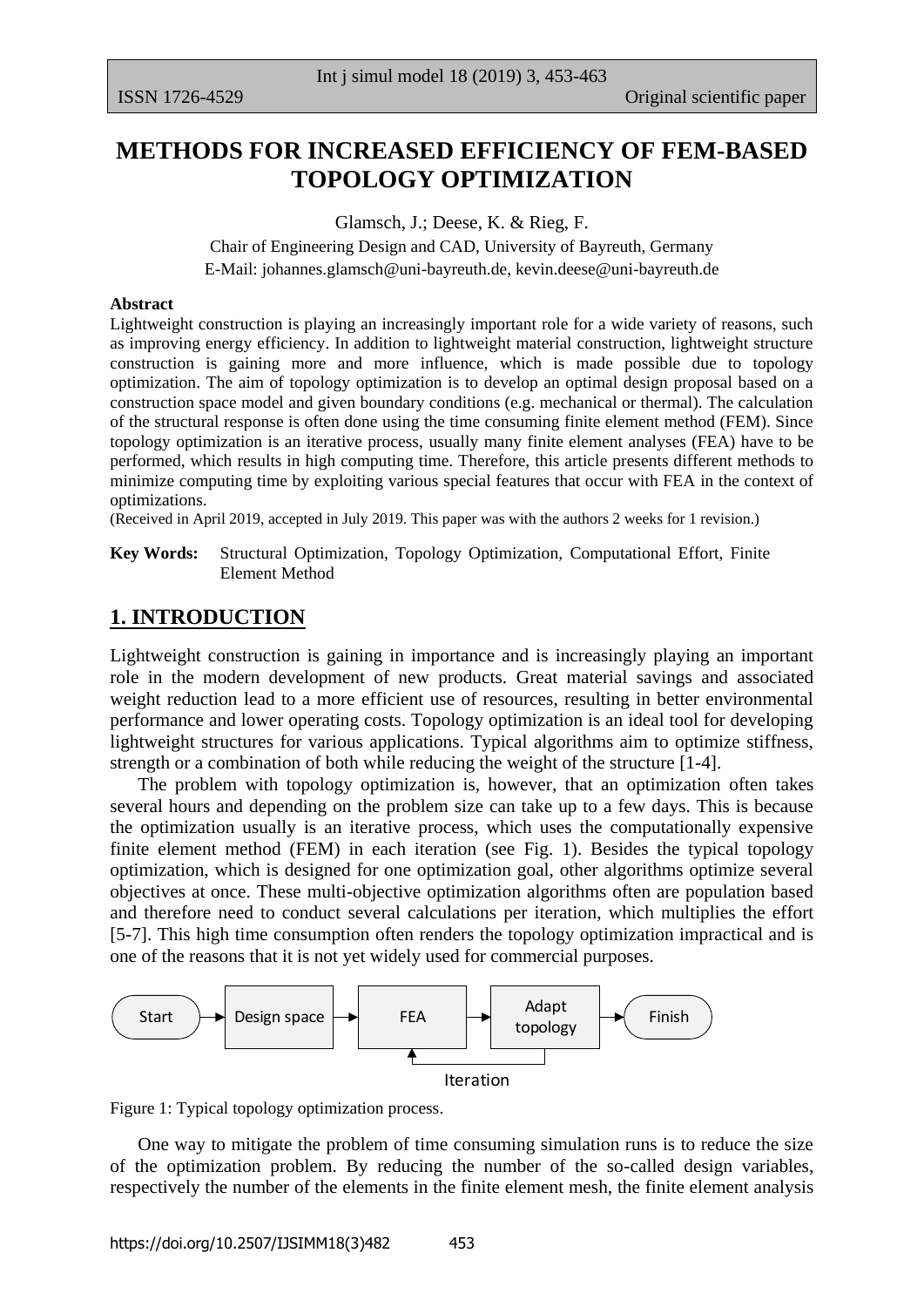(FEA) does not take as long and the whole topology optimization is faster. However, this procedure leads to a different problem. If the number of elements is reduced, the resolution of the optimized result is too low and it will be difficult for the user to interpret the result (see Fig. 2), even after smoothing the surface [8]. This also makes a parametric redesign more difficult, which in many cases is necessary for further steps, such as production. Another problem with reducing the size of the finite element mesh is that the optimizer may not have the necessary freedom to find optimum structures and create fine structures where they actually are required. Finally, a coarse mesh may lead to inaccurate results of the FEA and therefore to wrong optimization results [9, 10].



Figure 2: Low resolution (top) compared to high resolution (bottom) results of topology optimization.

 This article shows different methods for speeding up the topology optimization by exploiting characteristic features of optimization problems. The main idea is not to change the optimization problem by reducing its complexity but to change the way the FEM is implemented. The reason for this is that the FEA is the most time consuming part of the optimization process and therefore bears the highest potential for speeding up the process. The authors' experience indicates that the FEA makes up about 90 % to 95 % of the overall time.

# **2. THEORETICAL BACKGROUND**

In the following, the theoretical basics of the finite element method and topology optimization are presented. Based on these fundamentals, different optimization potentials to accelerate the FEA by exploiting different characteristics of topology optimization problems are shown in the next section.

# **2.1 Finite Element Method**

The FEM is a mathematical method for solving differential equations. In mechanical engineering applications, the method is mainly used for calculating the mechanical behaviour of structures, e.g. displacements, stresses and strains. The usual application involves load cases that only lead to small displacements and therefore simplify the FEM. Further applications, such as contact simulations or calculations with highly nonlinear material behaviour require a more complex formulation of the method and will not be considered here [9-12].

A FEA consists of the following steps [9-11]:

- discretization of the geometry,
- calculation of the element stiffness matrices.
- compilation of the global stiffness matrix,
- imposition of the boundary conditions.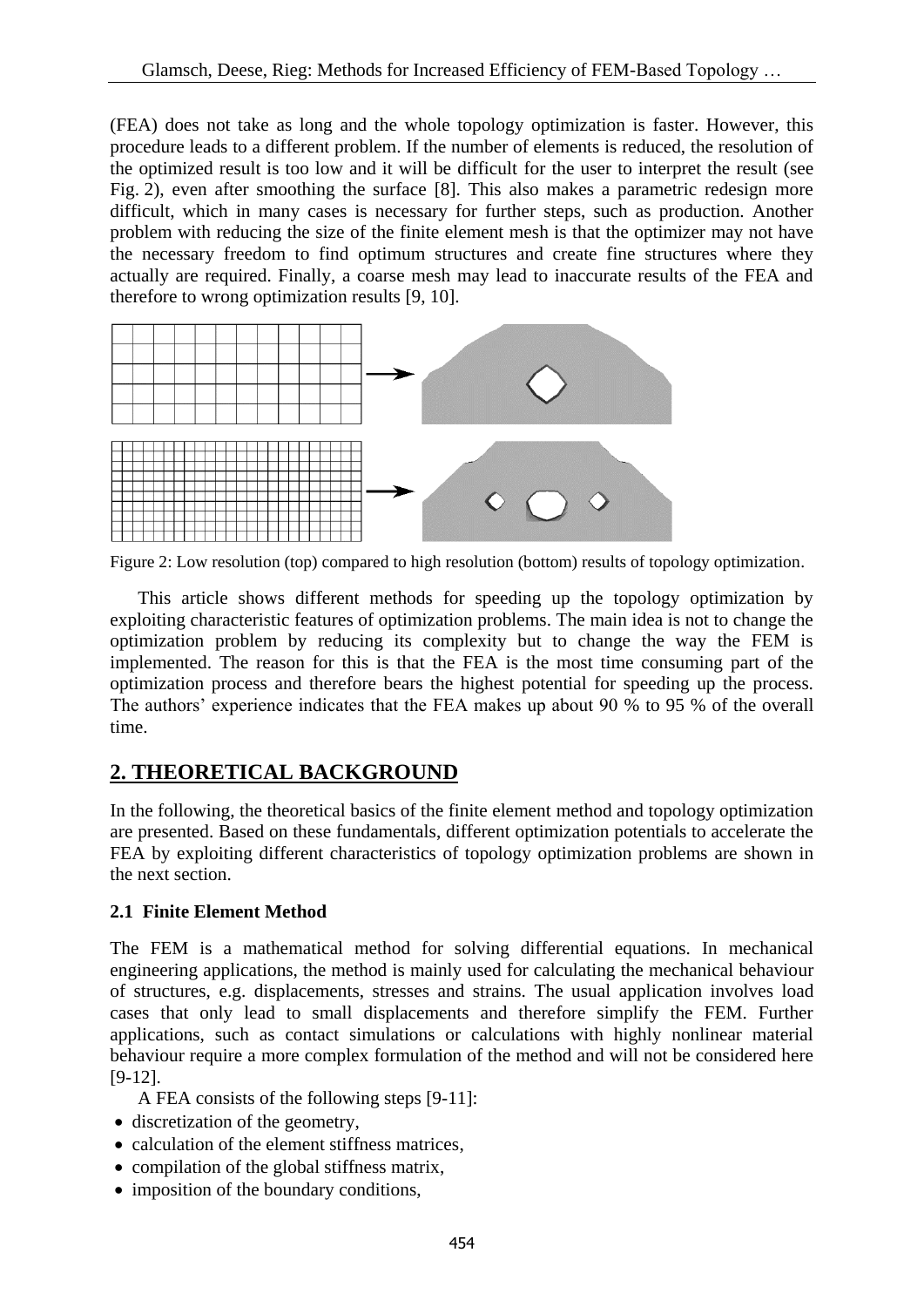- solving the linear equation system,
- generation of additional output fields, e.g. stresses and strains.

### **Geometry Discretization**

 As first step of the FEA, the structure must be discretized, i.e. be broken down into individual elements. Static mechanical analyses mainly use tetrahedral and hexahedral elements for three dimensional structures, which can be distinguished according to the polynomial degree of their shape functions [10].

 The quality of the results of a FEA depends largely on the mesh, in particular the mesh size. In general, mesh generation can be divided into structured and unstructured mesh generation [11].

#### **Element stiffness matrices**

The element stiffness matrix  $K_e$  of an individual element can be interpreted as an extension of the Hooke's Law to multiple dimensions. Therefore, the nodal displacement vector  $u_e$  of each element can be retrieved by solving the linear equation system  $K_e u_e = f_e$ , where  $f_e$  describes the element force vector, which contains the nodal forces. The element stiffness matrices are formed by calculating the following volume integral [10]:

$$
\boldsymbol{K}_e = \iiint\limits_V \boldsymbol{B}^T \boldsymbol{C} \boldsymbol{B} \, dV \tag{1}
$$

The volume of each element is described by  $V$ . The matrix  $\boldsymbol{B}$  contains derivatives of the shape functions and depends on the geometry of the finite element. Last, the matrix  $\bm{C}$  is the material matrix and depends—for isotropic materials—on the Young's modulus  $E$  and the Poisson ratio  $\nu$  [9, 10].

The integration of  $K_e$  is done via Gauss-Legendre quadrature by first transforming the finite element onto the space  $[-1, +1]^3$  with the coordinate axes r, s and t. The integral can then be approximately calculated by weighted sums, where the weights depend on the number of integration points used for the quadrature. It should be noted that  $dV = \det \int dr \, ds \, dt$ , where  *describes the Jacobi determinant. This leads to the following approximation of*  $K_e$  [10]:

$$
\boldsymbol{K}_e \approx \sum_{i=1}^{n_r} \sum_{j=1}^{n_s} \sum_{k=1}^{n_t} \alpha_i \alpha_j \alpha_k \boldsymbol{B}^T(r_i, s_j, t_k) \boldsymbol{C} \boldsymbol{B}(r_i, s_j, t_k) \det \boldsymbol{J}(r_i, s_j, t_k)
$$
(2)

The values  $n_r$ ,  $n_s$  and  $n_t$  describe the integration order. For hexahedra, the integration order  $n = 2$  or  $n = 3$  is often assumed which leads to 8 respectively 27 integration points [10].

#### **Global stiffness matrix compilation and boundary condition imposition**

The global stiffness matrix  $\boldsymbol{K}$  and global external force vector  $\boldsymbol{f}$  are built by compiling the element stiffness matrices  $K_e$  respectively the element force vectors  $f_e$  in respect to the nodal numeration [9]:

$$
K = \sum_{i} K_{e,i} \qquad f = \sum_{i} f_{e,i} \qquad (3)
$$

 This leads to the following linear equation system for linear static mechanical analyses, which can be solved for the global displacement vector  $u$  [9]:

$$
Ku = f \tag{4}
$$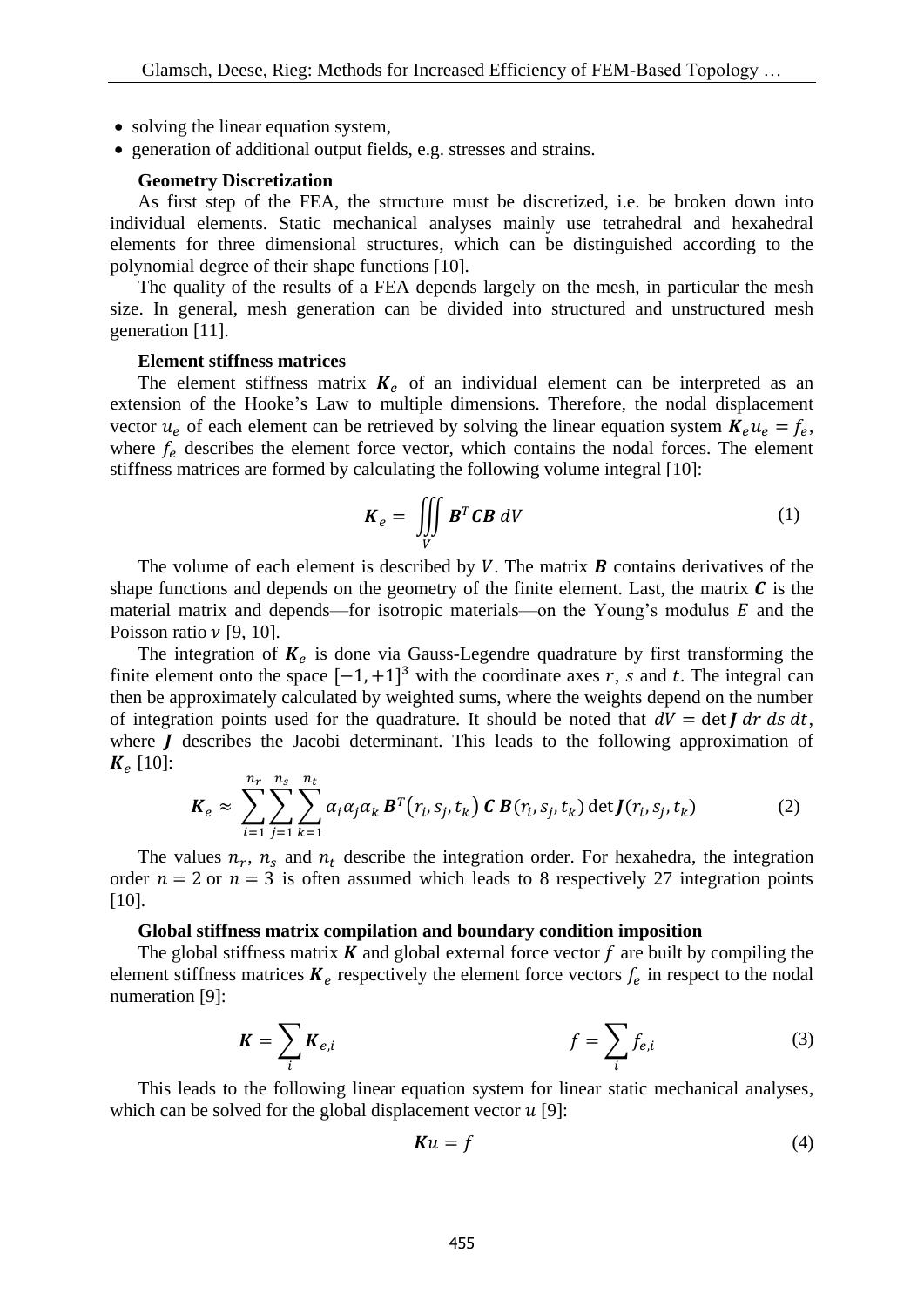After compiling the global equation system, the boundary conditions like external forces or displacements can be imposed. The reader is referred to the literature for further details, e.g. [9, 10, 13].

#### **Solving and output field generation**

The next step is solving the resulting equation system  $Ku = f$ . The methods for solving these equation systems can be distinguished between direct and iterative methods in principle. Common examples of these methods are, for example, the Cholesky or LU decomposition respectively the conjugate gradient method [10].

 Based on the displacement results, further output fields can be determined. For example, the stress at a specific point in an element is obtained by the following equation [10]:

$$
\sigma = \mathbf{C} \mathbf{B} u_e \tag{5}
$$

#### **2.2 Topology optimization**

Topology optimization can be described as a product development tool, which iteratively leads to a new product design that optimally satisfies a given goal, the so-called target function. Additionally, there may be further constraints to the resulting design. Typical goals are maximum stiffness or minimum deflection, while typical constraints can be a maximum stress value or a maximum weight of the structure [1, 2, 14-17].

 Usually, the process for topology optimization is as follows (see Fig. 3): First, the designer creates a rough concept of the new product, i.e. he describes the design space that can be used and defines interfaces to surrounding other components. Based on this design space, a FEA provides structural responses, such as stress values. The optimization algorithm uses these responses to adapt the structure, which usually happens by adapting material properties of the finite elements. A new FEA now provides responses for the structure with the new properties, which in turn are used for a further iteration in the optimization algorithm. This iterative process repeats itself until certain abort criteria are met [3].

 In a typical topology optimization, the elements' geometry does not change during the optimization but only the respective material properties. Besides other aspects, this characteristic can be used to reduce the number of mathematical operations per FEA and therefore reduce the time consumption of the whole topology optimization.



Figure 3: A detailed topology optimization process using the finite element method for calculating structural responses.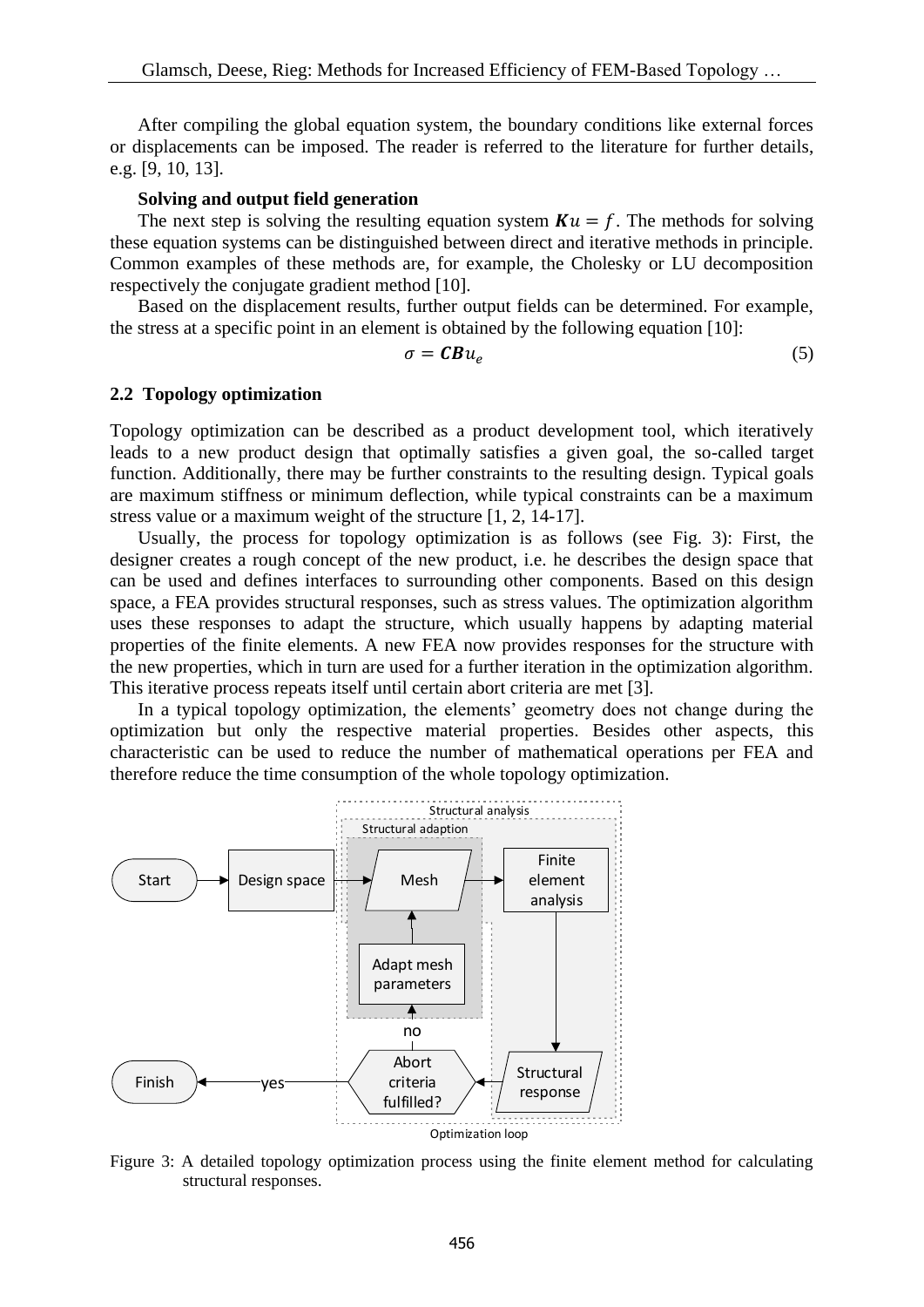As an example of a topology optimization algorithm, the soft kill option method (SKO) strives to maximize the strength of a new part while at the same time reducing the weight. For this, it uses the stress response out of the FEA and adapts the Young's modulus of each finite element in every iteration according to the following formula [18, 19]:

$$
E_i^{(k+1)} = E_i^k + s \cdot (\sigma_i^k - \sigma_{ref})
$$
\n<sup>(6)</sup>

Here, *i* stands for the *i*<sup>th</sup> finite element, *k* is the current iteration,  $\sigma_{ref}$  a user-defined reference stress,  $\sigma$  the stress response out of the FEA, s a user-defined scaling factor and E the Young's modulus. If the current stress level in an element is higher than the reference stress, then the Young's modulus will be increased, which will render the material stiffer. Vice versa, if the stress level lies below the reference stress, then the material will be made softer by decreasing the Young's modulus. A softer material in return approaches the behaviour of a hole in the structure.

 This approach leads to a homogeneous surface stress level over the whole structure by strengthening highly loaded components and by removing parts that are unnecessary for carrying the load. This in turn reduces the weight of the structure.

### **3. METHODS FOR INCREASED EFFICIENCY**

In the following, various methods for increasing the efficiency of the topology optimization process are presented and discussed. As already mentioned, both the FEM and the optimization algorithms are already highly optimized. Since FEM accounts for the largest share of the total computing time, it poses the greatest potential for improvement. The approaches presented are using special features of the model design for optimizations.

### **3.1 Adapting software architecture**

The first aspect to be addressed is the software architecture of topology optimization suites.

#### **State of the art**

 Current topology optimization software suites mostly consist of two separate programs [19]. On the one hand, this is due to the fact that the topology optimization would also be possible with another method for calculating the structure response instead of the FEM. On the other hand, many FEM solvers like NASTRAN, Abaqus, ANSYS or Z88 existed before the common use of topology optimization. Another reason for this development is that an optimizer could work with different solvers.

 The input data for the most common FEM solvers are text based input files, e.g. INP files for Abaqus. Therefore, the two programs must communicate via a text file based interface (see Fig. 4). This is the standard procedure for many topology optimization software suites like Tosca/Abaqus [20] and Z88Arion [21, 22].



Figure 4: Typical software architecture of topology optimization suites.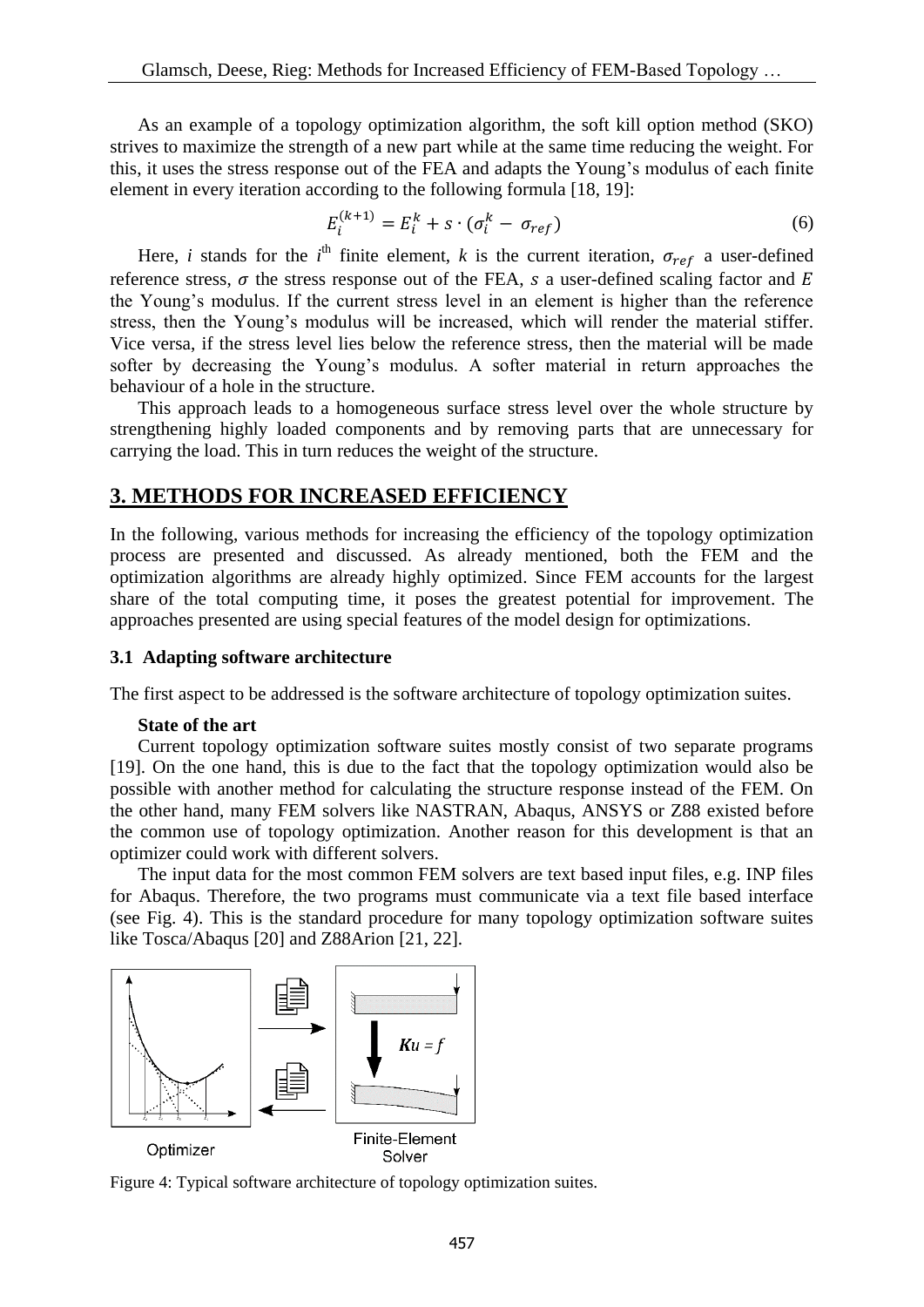For this reason, the FEM solver must re-read all structure data (nodes and elements), boundary conditions, material definitions for each element and other control parameters in each iteration. Furthermore, the optimizing software must read the whole output data of the solver, which can already include large amounts of data even for relatively small models.

 Although this text-based interface offers advantages, such as the possibility to develop optimizers and solvers independently of one another, they slow down the process considerably. For example, the parsing of an Abaqus INP input file with 119925 nodes and 112480 hexahedron elements requires about 7 seconds for a total calculation time of 33 seconds (on an eight core CPU), which is a fraction of over 20 %. This parsing has to be done in each iteration of the optimization.

# **Proposal**

 Our proposal is to combine the optimizer and FEM solver, either through a monolithic development or through including the FEM solver as a program library as shown in Fig. 5.



Optimizer with integrated Finite-Element Solver

Figure 5: Proposed software architecture.

This combination leads to two main advantages:

- The slow text-based interface is avoided (parsing and reading/writing, which is mainly limited due to the speed of current mass storage devices).
- The structure (nodes and elements) and the boundary conditions do not change during a topology optimization. Therefore, in each iteration, only one vector of material properties needs to be exchanged between the FEM solver and the optimizer.

 This proposal has a high potential to speed up the optimization. As stated, the parsing of an input file can make up to about 20 % of the whole calculation time. This slowdown can be completely avoided by changing the software architecture.

# **3.2 Caching of element stiffness matrices**

The combination of the optimizer and FEM solver (see section 3.1) leads to possibilities to increase the speed of topology optimizations, which are presented in this chapter.

# **State of the art**

 As already mentioned, the structure (nodes, elements and boundary conditions) of the FE model does not change during the individual iterations of topology optimization. The only change lies in the material data of each finite element. This fact is often not exploited in current topology optimization software suites. Therefore, in each iteration, the global stiffness matrix  $\boldsymbol{K}$  is rebuilt by calculating each element stiffness matrix  $\boldsymbol{K}_e$  and compiling the global matrix.

# **Proposal**

 We suggest that the element stiffness matrices are not recalculated in each iteration but cached. In case of a linear elastic FEA, the element stiffness depends linearly on the Young's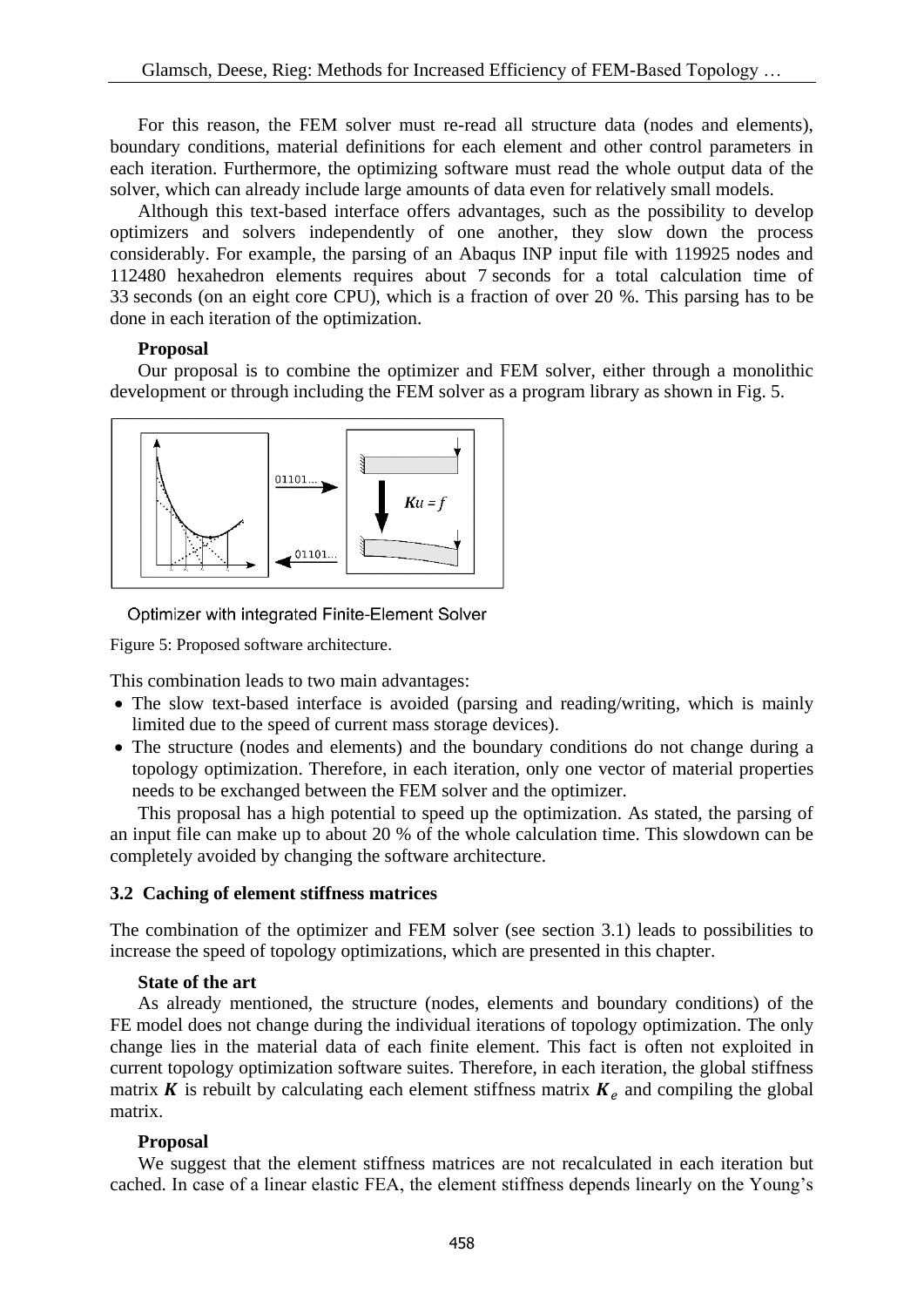modulus of the corresponding element [19]. For this reason, the Young's modulus  $E$  can be pulled in front of the numerical quadrature of the stiffness matrix:

$$
\boldsymbol{K}_e = E \sum_{i=1}^{n_r} \sum_{j=1}^{n_s} \sum_{k=1}^{n_t} \alpha_i \alpha_j \alpha_j \boldsymbol{B}^T(r_i, s_j, t_k) \boldsymbol{C}' \boldsymbol{B}(r_i, s_j, t_k) \det \boldsymbol{J}(r_i, s_j, t_k)
$$
\n
$$
= E \boldsymbol{K}'_e \quad \text{with } \boldsymbol{C}' = \frac{1}{E} \boldsymbol{C}
$$
\n(7)

 With this method, the computationally very expensive integration of the element stiffness matrices has to be carried out only at the beginning of the topology optimization in the first iteration. In each successive iteration, the matrix  $K'_{\rho}$  only needs to be multiplied by the current Young's modulus  $E$  of the element. In addition, the element shape functions of the element must only be evaluated in the first iteration of the optimization.

 This method also provides speed advantages in the compilation of the global stiffness matrix  $K = \sum_i K_{e,i}$ . The global stiffness matrix K is usually stored as a sparse matrix instead of a dense matrix since it contains only a small fraction of non-zero entries, which reduces the memory requirement significantly [10]. The sparse matrix can be stored in various formats, for example the CSR format [23]. The compilation requires a symbolic compilation beforehand, i.e. the location of the non-zero elements of the matrix must be determined [10]. Due to the unchanged structure of the FE model, the location of the non-zero entries does not change and the time consuming symbolic compilation has to be done only once at the beginning of the calculation.

### **3.3 Exploiting mesh characteristics**

As said, certain properties of the finite element meshes used for topology optimizations can be exploited to speed up the optimization. These approaches are further described in this section.

#### **State of the art**

 According to the previous section, in each iteration of the optimization the global stiffness matrix K must be compiled from the element stiffness matrices  $K_e$ . This process can be accelerated by caching the material independent matrices  $K'_{e}$ , since no complete recalculation of  $K_e$  is necessary. Nevertheless, in the first iteration the computational expensive calculation of all matrices  $K'_{e}$  is necessary.

### **Proposal**

 The basis for topology optimization is usually a design space model. This space is often geometrically simpler than the final component. If the user puts effort in the meshing process – for example by partitioning the design space into geometric primitives like rectangular cuboids, pyramids or even cylinders and using a structured mesh – a large proportion of elements of the same size and orientation can be generated. These elements have the same element stiffness matrix  $K_e$  respectively  $K'_e$ , since the stiffness of an element is independent of its position in space and is only described relatively between its nodes. For this reason, the element stiffness matrix does not have to be calculated for each element, but can be grouped together for the same elements and only has to be performed once. The information about the same elements can hereby be taken directly from the meshing software. If this is not possible, the same elements must be identified before the first iteration. Moreover, this approach can not only be applied to the same elements, but also be extended to rotated and/or scaled elements, since  $K_e$  can be transformed with transformation matrices, which is more efficient than the integration of each element stiffness matrix.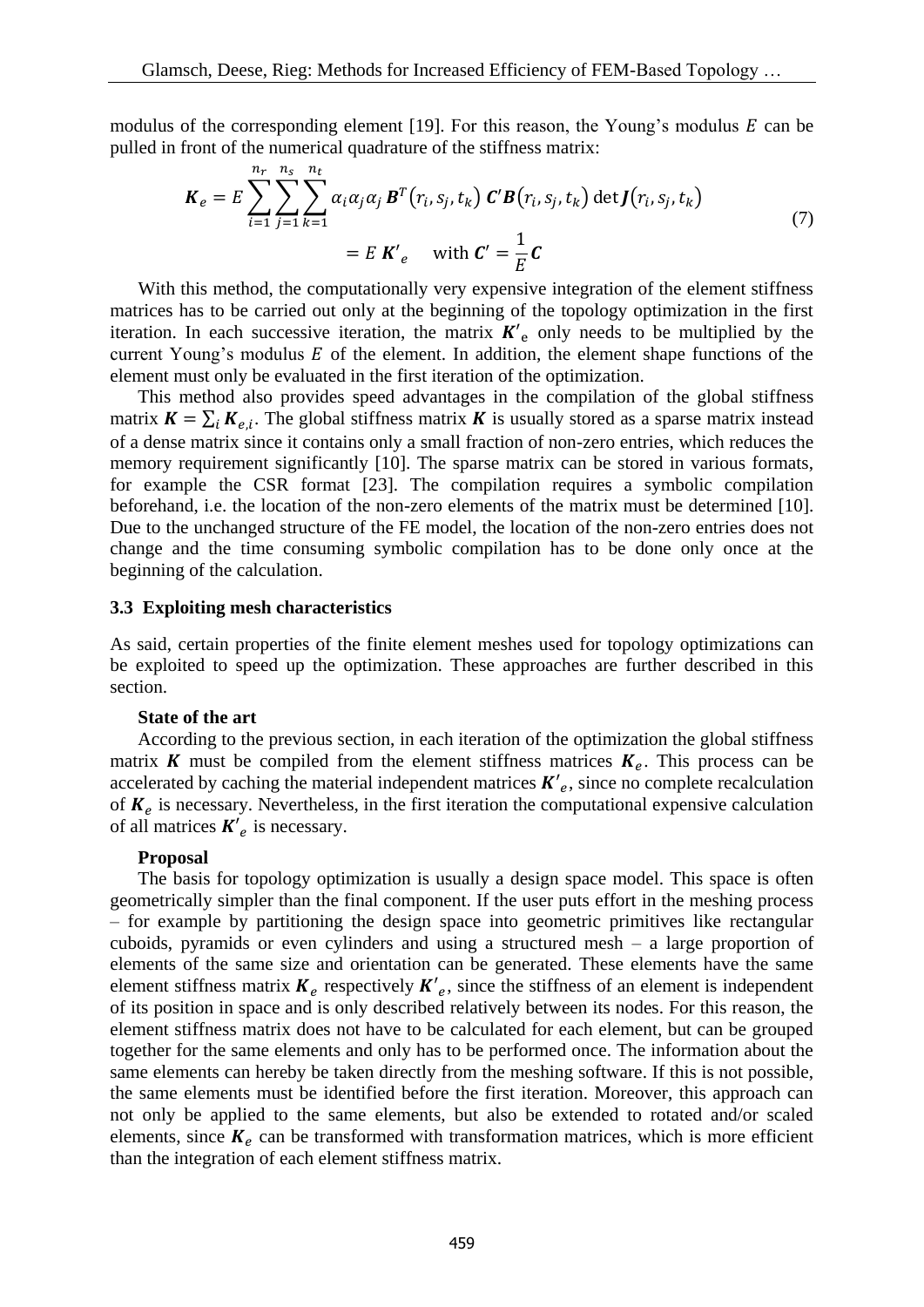#### **3.4 Reducing model size**

It was mentioned in the introduction that the mesh must not be too coarse when running a topology optimization; otherwise, the optimizer does not have enough freedom to determine an optimal structure. This section describes how the size of the finite element model respectively the global stiffness matrix  $K$  can still be reduced to speed up the calculation.

#### **State of the art**

 Currently, the entire finite element model is calculated during an optimization. However, some of the elements are often contained in so-called fix sets or frozen regions. The Young's modulus of these elements is not varied during an optimization, but is fixed to the initial value. This serves to avoid optimizing certain sections of the model, for example in areas of load application, constraints or other structurally important areas such as contact surfaces [20, 22]. These elements must be considered in each iteration, although their Young's modulus is not a design variable, which slows down both the generation of the equation system  $Ku = f$  and its solution. Depending on the model, the fix sets can include a large portion of the elements.

#### **Proposal**

 One possibility to reduce the number of degrees of freedom is the so-called substructure technique. Parts of the structure are condensed in advance, so that all internal nodes of the substructure can be eliminated. Our proposal is to apply this technique automatically to all fix sets before the first iteration. Only the nodes which are connected to the rest of the structure remain. A typical method for the static condensation is the so called Guyan reduction [24-26]. The equation system  $Ku = f$  is rearranged, whereas the indices e respectively *i* denote external (remaining) and internal (eliminated) degrees of freedom [24, 25]:

$$
\begin{pmatrix} K_{ee} & K_{ei} \\ K_{ie} & K_{ii} \end{pmatrix} \begin{pmatrix} u_e \\ u_i \end{pmatrix} = \begin{pmatrix} f_e \\ f_i \end{pmatrix}
$$
\n(8)

The elimination of the internal degrees of freedom leads to the following equation [25]:

$$
u_i = \mathbf{K}_{ii}^{-1} (f_i - \mathbf{K}_{ie} u_e) \tag{9}
$$

Resubstituting yields the following reduced linear equation system [25]:

$$
(\mathbf{K}_{ee} - \mathbf{K}_{ei} \mathbf{K}_{ii}^{-1} \mathbf{K}_{ie}) u_e = f_e - \mathbf{K}_{ei} \mathbf{K}_{ii}^{-1} f_i
$$
 (10)

$$
K_{red}u_e = f_{red} \tag{11}
$$

 The reduction of the fix sets only has to be done once at the beginning of the optimization and is about as computationally expensive as the one-time solution of the equation system of the substructure. The main effort consists in the inversion of the matrix  $K_{ii}$ , which has – like the global stiffness matrix  $K$  – only a small amount of non-zero entries and therefore can be stored in a memory efficient sparse storage format, e.g. CSR. This calculation step can be solved efficiently by not inverting the matrix directly, but by decomposing the matrix and solving the equation system by forward elimination and back substitution. For this step, highly optimized algorithms are available, which are presented in the following section. By applying this technique, the number of degrees of freedom respectively nodes can be significantly reduced depending on the model, which accelerates each individual iteration of the optimization.

 An example is shown in Fig. 6 (left). All of the light grey elements are in a fix set and therefore their Young's modulus is not a design variable. Like stated, the stiffness of the fixed sets can be condensed to all interface nodes (see Fig. 6 (right)), which leads to a much smaller model size and therefore higher calculation speed in each optimization iteration.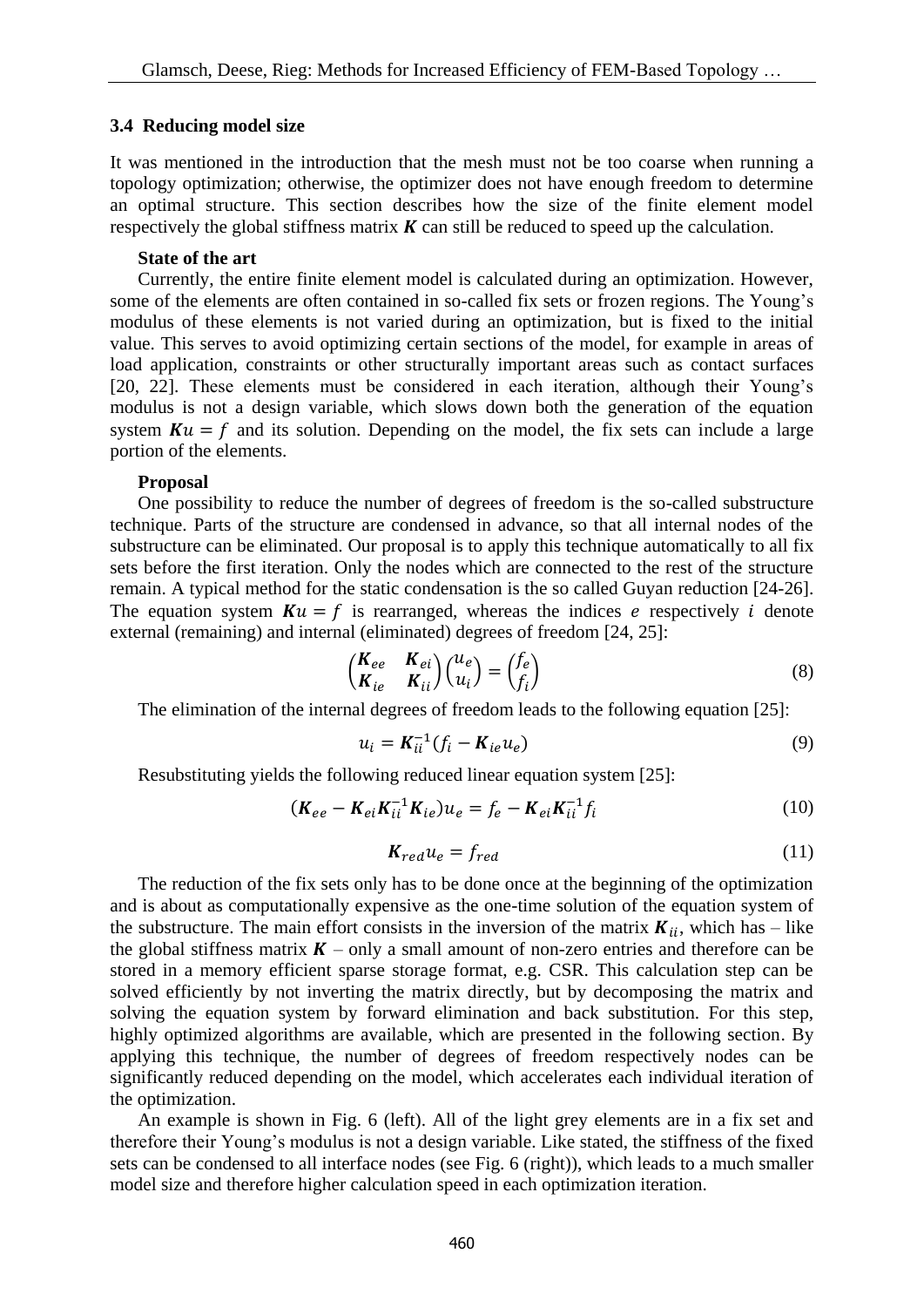

Figure 6: Reduction of model size due to substructures (light grey: fixed sets, dark grey: design space).

### **3.5 Exploiting matrix characteristics**

In this section, further possibilities of how the iterations of the topology optimization can be accelerated shall be described. Therefore, the fact that not the whole structure but only the material of the individual elements changes is exploited.

### **State of the art**

As described, the global stiffness matrix  $K$  usually contains only few entries and is therefore stored as a sparse matrix. This sparsity pattern of the matrix does not change due to the same model structure in each iteration and hence can only be calculated once for all iterations. The resulting linear equation system  $Ku = f$  can then be solved using an equation solver, either a direct or iterative one. Due to their numerical superiority, however, direct equation solvers are mostly used, which are based on a decomposition of the matrix (e.g.  $K = LL^T$  when using a Cholesky factorization) and subsequently solve the equation system by forward elimination and back substitution. Since solving the equation system requires most of the computing time in each iteration, it is important to optimize this step [10].

### **Proposal**

 Most equation system solvers are highly optimized, which means that the basic algorithm cannot be further accelerated. However, it can be exploited that the sparsity pattern of  $\boldsymbol{K}$  does not change between iterations. The matrices into which the matrix is decomposed are, similar to the global stiffness matrix, also sparse matrices. The sparsity pattern of the matrices must be calculated before the numerical decomposition of the matrix, since it is required for the generation of the sparse storage structure (e.g. in the CSR format), which is called symbolic factorization. This occupation can be calculated on the basis of an elimination tree [27]. Since the sparsity pattern of the factorized matrices does not change, this can also be done once in the first iteration and taken over in all further iterations.

 The factorized matrix usually has more entries than the original matrix, the so-called fillin. This not only leads to an increased memory requirement, but also has a negative effect on the computation time, since the computation time  $t$  required for numerical factorization of a matrix depends quadratically on the number of nonzero elements of the factorized matrices [27].

 Therefore, before symbolic factorization, the FE node numbers respectively matrix columns and rows are usually renumbered in order to minimize this fill-in effect. This matrix permutation is mostly done by heuristic methods [27], e.g. the *Minimum Degree Algorithm* [28] or *Nested Dissection Algorithm* [29]. According to the authors' experience, depending on the model, the fill-in reduction and symbolic factorization make up to about one third of the total calculation time needed to solve the equation system when using the PARDISO [23] solver in combination with the *Nested Dissection Algorithm*. Therefore, the step of solving the equation system can also significantly be accelerated by performing the symbolic factorization and fill-in reduction only in the first iteration.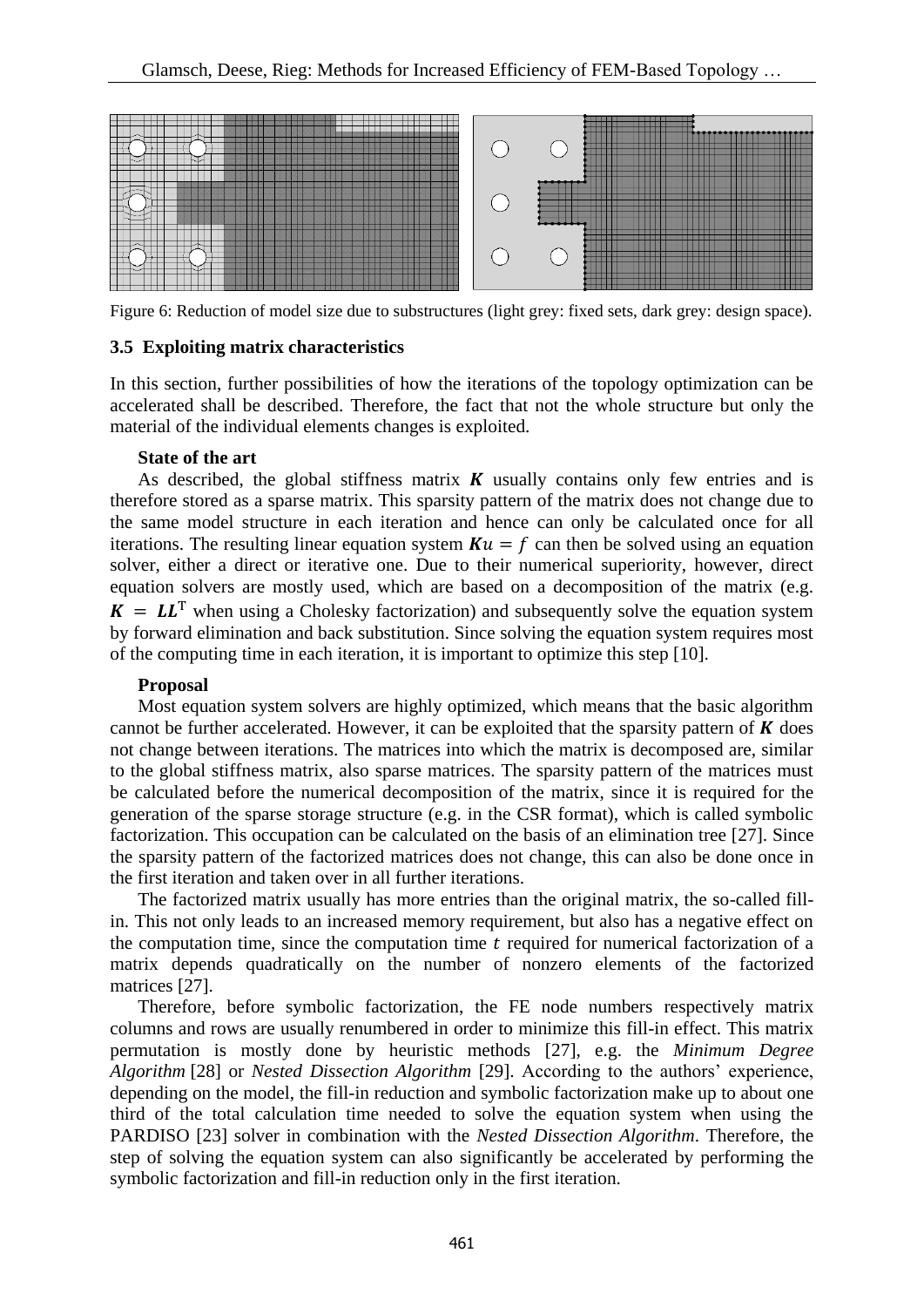# **4. CONCLUSION**

Topology optimization based on the FEM has become a widely used tool in virtual product development. However, the high calculation effort often prevents a broad application in the industry. In this article, different methods have been presented to reduce this calculation time by taking advantage of different characteristics of FEA in topology optimization.

 Not all proposed methods have to be implemented; even the use of individual methods can lead to a significant acceleration of the optimization. It should be noted that the methods presented here can be used not only for mechanical analyses, but also for thermal calculations, for example. To quantify the calculation acceleration in precise terms a combined topology optimization software and finite element solver, which implements all the discussed methods, has to be developed.

### **ACKNOWLEDGEMENT**

The European Union supported this research via the European Regional Development Fund (ERDF):



### **European Union** European Regional

Development Fund

# **REFERENCES**

- [1] Bendsoe, M. P.; Sigmund, O. (2004). *Topology Optimization: Theory, Methods, and*  Applications, 2<sup>nd</sup> edition, Springer, Berlin
- [2] Deaton, J. D.; Grandhi, R. V. (2014). A survey of structural and multidisciplinary continuum topology optimization: post 2000, *Structural and Multidisciplinary Optimization*, Vol. 49, No. 1, 1-38, doi[:10.1007/s00158-013-0956-z](http://doi.org/10.1007/s00158-013-0956-z)
- [3] Deese, K.; Frisch, M.; Hautsch, S. (2018). Strukturoptimierung, Rieg, F.; Steinhilper, R. (Eds.), *Handbuch Konstruktion*, 2nd edition, Hanser, Munich, 511-520
- [4] Billenstein, D.; Dinkel, C.; Rieg, F. (2018). Automated topological clustering of design proposals in structural optimisation, *International Journal of Simulation Modelling*, Vol. 17, No. 4, 657- 666, doi[:10.2507/IJSIMM17\(4\)454](http://doi.org/10.2507/IJSIMM17(4)454)
- [5] Deb, K. (2012). *Optimization for Engineering Design: Algorithms and Examples*, 2nd edition, PHI Learning, New Delhi
- [6] Deb, K. (2001). *Multi-Objective Optimization Using Evolutionary Algorithms*, Wiley, Hoboken
- [7] Coello Coello, C. A.; Lamont, G. B.; Van Veldhuizen, D. A. (2007). *Evolutionary Algorithms for*  Solving Multi-Objective Problems, 2<sup>nd</sup> edition, Springer, New York
- [8] Deese, K.; Geilen, M.; Rieg, F. (2018). A two-step smoothing algorithm for an automated product development process, *International Journal of Simulation Modelling*, Vol. 17, No. 2, 308-317, doi[:10.2507/IJSIMM17\(2\)437](http://doi.org/10.2507/IJSIMM17(2)437)
- [9] Bathe, K.-J. (2014). *Finite Element Procedures*, 2nd edition, Bathe, Watertown
- [10] Rieg, F.; Hackenschmidt, R.; Alber-Laukant, B. (2014). *Finite Element Analysis for Engineers*, Hanser Publishers, Munich
- [11] Viebahn, F. (2018). *Systematische Untersuchung der Anwendbarkeit der Finite-Elemente-Analyse zur Abbildung des Wälzlagerwanderns mittels der statistischen Versuchsplanung*, PhD Thesis, Shake, Herzogenrath
- [12] Liao, W.; Li, L.; Liu, D.; Dai, B.; Wang, C. (2018). Nonlinear FEM analysis on composite beams with web opening under negative bending moment, *Technical Gazette*, Vol. 25, No. 5, 1546- 1552, doi[:10.17559/TV-20180626222438](http://doi.org/10.17559/TV-20180626222438)
- [13] Glenk, C.; Hüter, F.; Billenstein, D.; Rieg, F. (2018). Consideration of body forces within finite element analysis, *Strojniski vestnik – Journal of Mechanical Engineering*, Vol. 64, No. 5, 303- 309, doi[:10.5545/sv-jme.2017.5081](http://doi.org/10.5545/sv-jme.2017.5081)